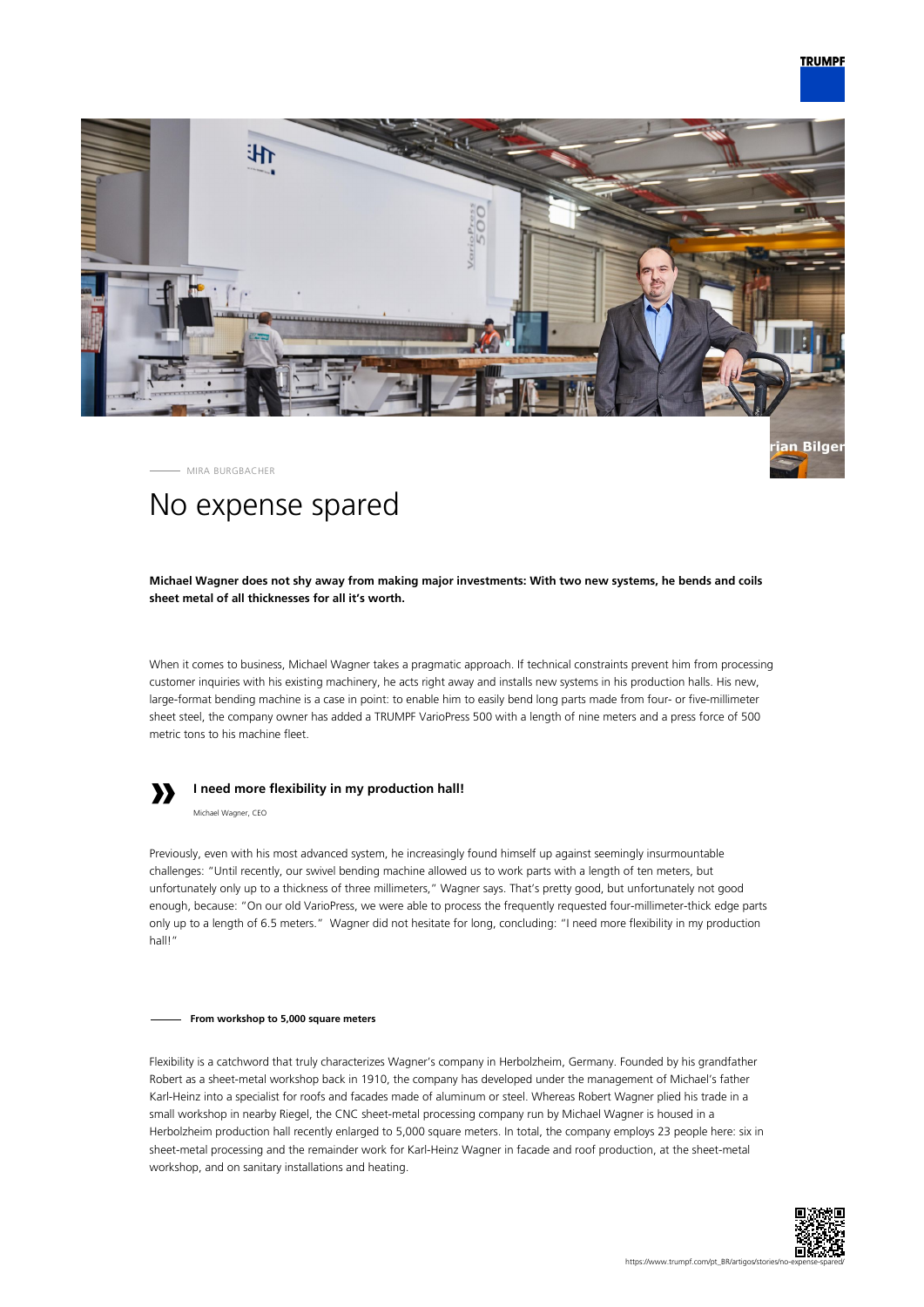

## **High vertical range of manufacture**

"We are all dependent on the construction industry, which means that our workload is subject to seasonal fluctuations. That's why we choose to operate only one shift all year to see us all through the quieter periods," Michael Wagner says. As a rule, nearly all production work is done in-house, with the CNC sheet-metal processors supplying the other business divisions. "This gives us an obvious advantage over our competitors, who have to buy many things that we can produce in-house," the 36-year-old explains.

### **Anything is possible**

Besides major customers, for whom he executes orders of between 15 and 20 metric tons, Wagner's customer base is made up of many low-volume customers – craftspeople as well as private individuals who order one-of-a-kind products. To ensure his company can supply all customers within 48 hours, Wagner maintains a well-stocked warehouse. Regarding painted steel sheets alone, there are 52 RAL colors to choose from (note: refers to the RAL company in Bonn, Germany). Apart from sheet steel between 0.75 and five millimeters in thickness, Wagner also processes galvanized sheet steel, aluminum, titanium zinc, copper and stainless steel.





The backgauge system of the new TRUMPF EHT VarioPress 500 is coupled with CNC-controlled bending aids and a clamping device. Picture: Florian Bilger

Founded by his grandfather Robert as a sheet-metal workshop back in 1910, the company Wagner in Herbolzheim, Germany, has developed under the management of Michael's father Karl-Heinz into a specialist for roofs and facades made of aluminum or steel. Michael Wagner runs the CNC sheet-metal processing company. Picture: Florian Bilger



To ensure his company can supply all customers within 48 hours, Wagner maintains a well-stocked warehouse. Apart from sheet steel between 0.75 and five millimeters in thickness, the company also processes galvanized sheet steel, aluminum, titanium zinc, copper and stainless steel. Picture: Florian Bilger



As well as the TRUMPF VarioPress 500, Wagner has also invested in a new decoiling system. Picture: Florian Bilger

To enable him to process all these materials to perfection – even for a batch size of one – Wagner has equipped his new TRUMPF VarioPress 500 with many extras that guarantee outstanding production quality. The backgauge system, for example, is coupled with CNC-controlled bending aids and a clamping device. Thanks to these and the support brackets at the front, it's possible to prevent long, thin metal sheets from sagging and to guarantee gentle, precision workmanship. "These extras also reduce the strain on my staff," Wagner adds. He also expects the die movement along the entire nine meters of the embedded machine to provide flexibility: "All in all, we have made it possible to expand our portfolio. The press force and the bending length of nine meters grant us flexibility and new opportunities."